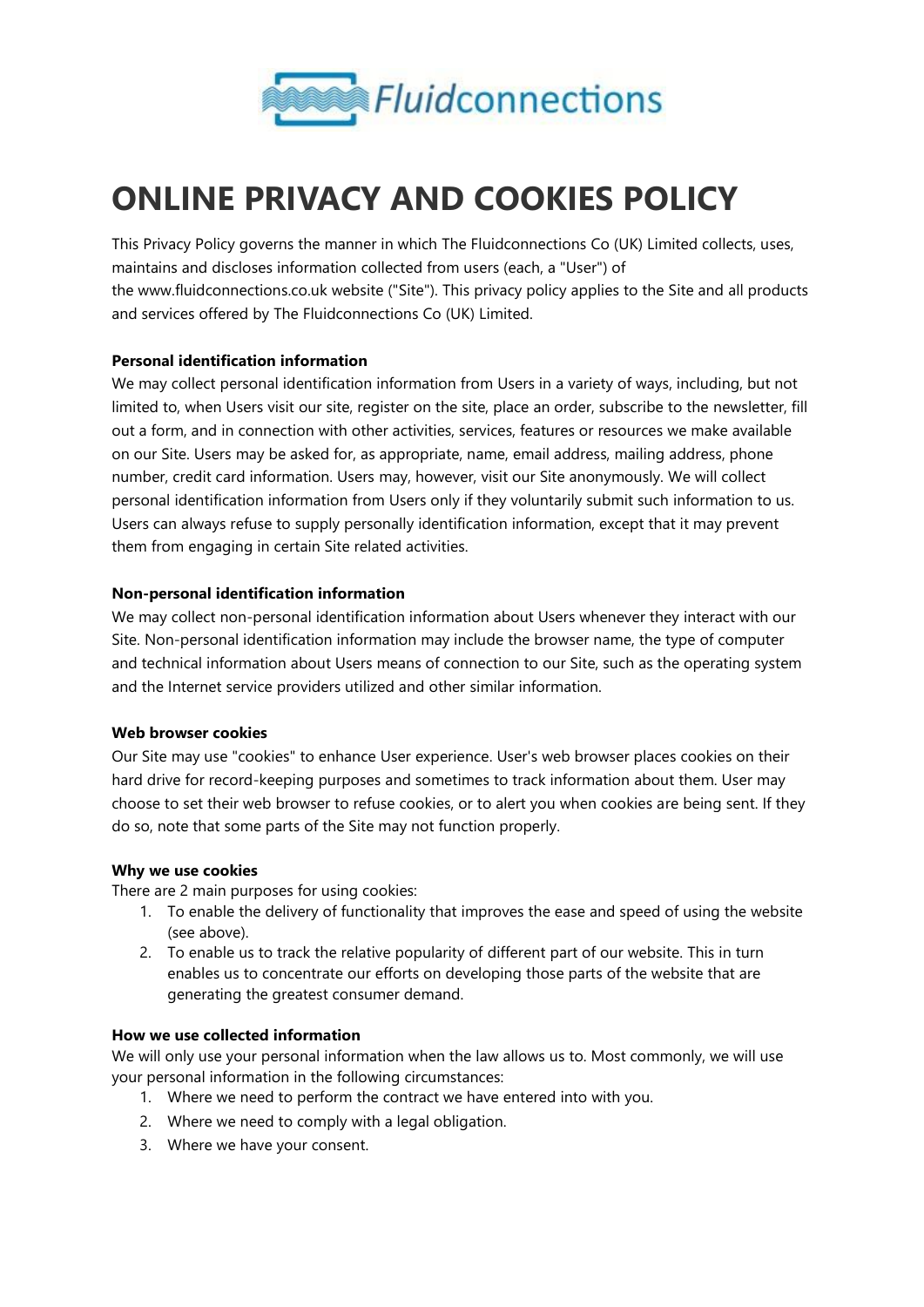4. Where it is necessary for our legitimate interests (or those of a third party) and your interests and fundamental rights do not override those interests.

Please see the examples below for reasons The Fluidconnections Co (UK) Limited may collect and use Users personal information:

*- To improve customer service* Information you provide helps us respond to your customer service requests and support needs more efficiently.

## *- To improve our Site*

We may use feedback you provide to improve our products and services.

## *- To process payments*

We may use the information Users provide about themselves when placing an order only to provide service to that order. We do not share this information with outside parties except to the extent necessary to provide the service.

## *- To send periodic emails*

We may use the email address to send User information and updates pertaining to their order. It may also be used to respond to their inquiries, questions, and/or other requests. If User decides to opt-in to our mailing list, they will receive emails that may include company news, updates, related product or service information, etc. If at any time the User would like to unsubscribe from receiving future emails, they may do so by contacting us via our Site.

We may also use your personal information in the following situations, which are likely to be rare:

- 1. Where we need to protect your interests (or someone else's interests).
- 2. Where it is needed in the public interest.

# **How we protect your information**

We adopt appropriate data collection, storage and processing practices and security measures to protect against unauthorized access, alteration, disclosure or destruction of your personal information, username, password, transaction information and data stored on our Site.

Sensitive and private data exchange between the Site and its Users happens over an SSL secured communication channel and is encrypted and protected with digital signatures. Our Site is also in compliance with PCI vulnerability standards in order to create as secure of an environment as possible for Users.

## **Sharing your personal information**

We do not sell, trade, or rent Users personal identification information to others. We may share generic aggregated demographic information not linked to any personal identification information regarding visitors and users with our business partners, trusted affiliates and advertisers for the purposes outlined above. We may have to share your data with third parties, including other entities in our group. We require third parties to respect the security of your data and to treat it in accordance with the law. We will not transfer your personal information outside the EU. If we do, you can expect a similar degree of protection in respect of your personal information.

# **Sharing personal information with third parties**

We will share your personal information with third parties where required by law, where it is necessary to administer our contract with you or where we have another legitimate interest in doing so. All our third-party service providers and other entities in the group are required to take appropriate security measures to protect your personal information in line with our policies. We do not allow our